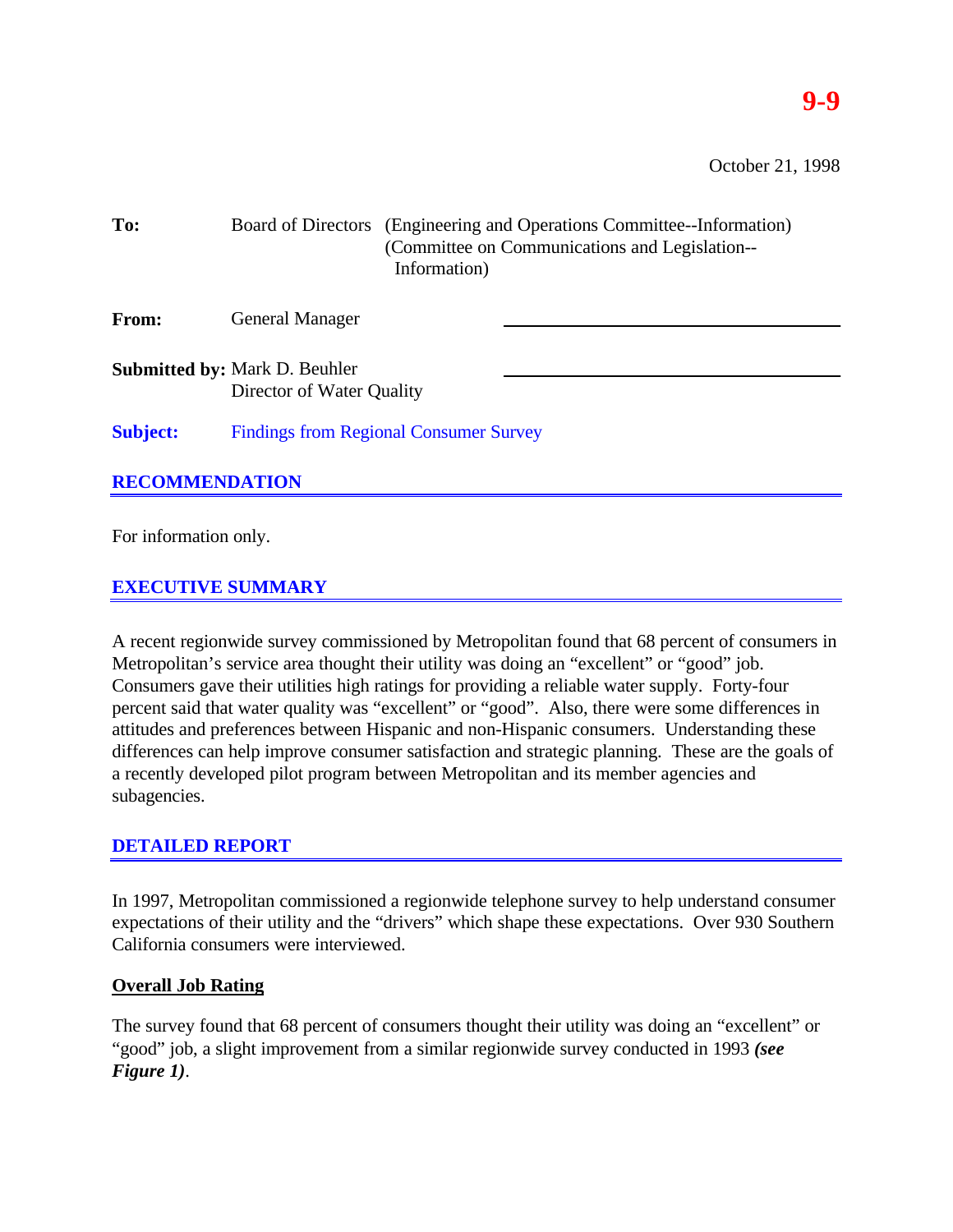#### **Components of Job Performance and Comparisons to the Rest of the United States**

Southern California consumers gave their utilities high marks for providing a reliable water supply but relatively lower ratings for providing water that "looks and tastes good", for providing water that is "safe and healthy to drink", and for keeping consumers informed about drinking water health and safety issues. Moreover, Southern California consumers gave their utilities lower marks for "looks and taste" and "safety" than consumers nationwide<sup>1</sup> (see Figure 2). Forty-four percent of Southern California consumers said the quality of their water is "excellent" or "good", compared to 67 percent of consumers nationwide *(see Figure 3)*. It is not clear how much impact the active advertising by the bottled water and home treatment device industries has had on consumer perceptions.

#### **Relationship between Aesthetic Quality, Safety Perceptions, and Consumer Rating of Utility Performance**

Aesthetic quality was strongly linked to consumer perceptions of safety and overall consumer satisfaction. Generally, if the water looks and tastes good, consumers have a better opinion about its safety and also the job their utility is doing *(see Figure 4)*. If the consumers do not like the taste of their water, they tend to have misperception that it may not be safe.

#### **Increasing Use of Bottled Water and Home Filtration Devices**

The percentage of Southern California consumers who exclusively drink bottled water has increased from 29 percent in 1993 to 38 percent in 1997, while the use of home filtration devices has increased from 21 percent to 34 percent *(see Figure 5)*. Only 15 percent of consumers nationwide reported drinking bottled water exclusively. Southern California consumers have high expectations of the quality of their tap water. Over three-quarters said they thought their utility should provide water that looks and tastes like bottled water.

#### **Consumer Trust**

 $\overline{a}$ 

Some consumers do not fully trust their utility. Fifteen percent said they did not trust their utility "very much" or "at all" and another 30 percent said they only trusted their utility "somewhat". Consumers trusted information about water quality more if it came from doctors and environmental groups than from their own utility *(see Figure 6)*. Consumer trust in his/her utility was another factor strongly associated with overall consumer ratings of utility performance.

#### **Importance of the Influence of Ethnicity**

Ethnicity appears to influence certain attitudes and preferences related to water quality. Hispanics were much more likely than White non-Hispanics to: (1) be willing to pay for improvements in water quality safety, aesthetics, information about water quality and customer service *(see Figure 7)*, (2) think their tap water was either worse than or better than drinking water standards, (3) drink only bottled water, and (4) think their tap water should look and taste like bottled water.

<sup>&</sup>lt;sup>1</sup> Preliminary results from Phase I of the American Water Works Association Research Foundation's 1997 Consumer Attitude Survey Update.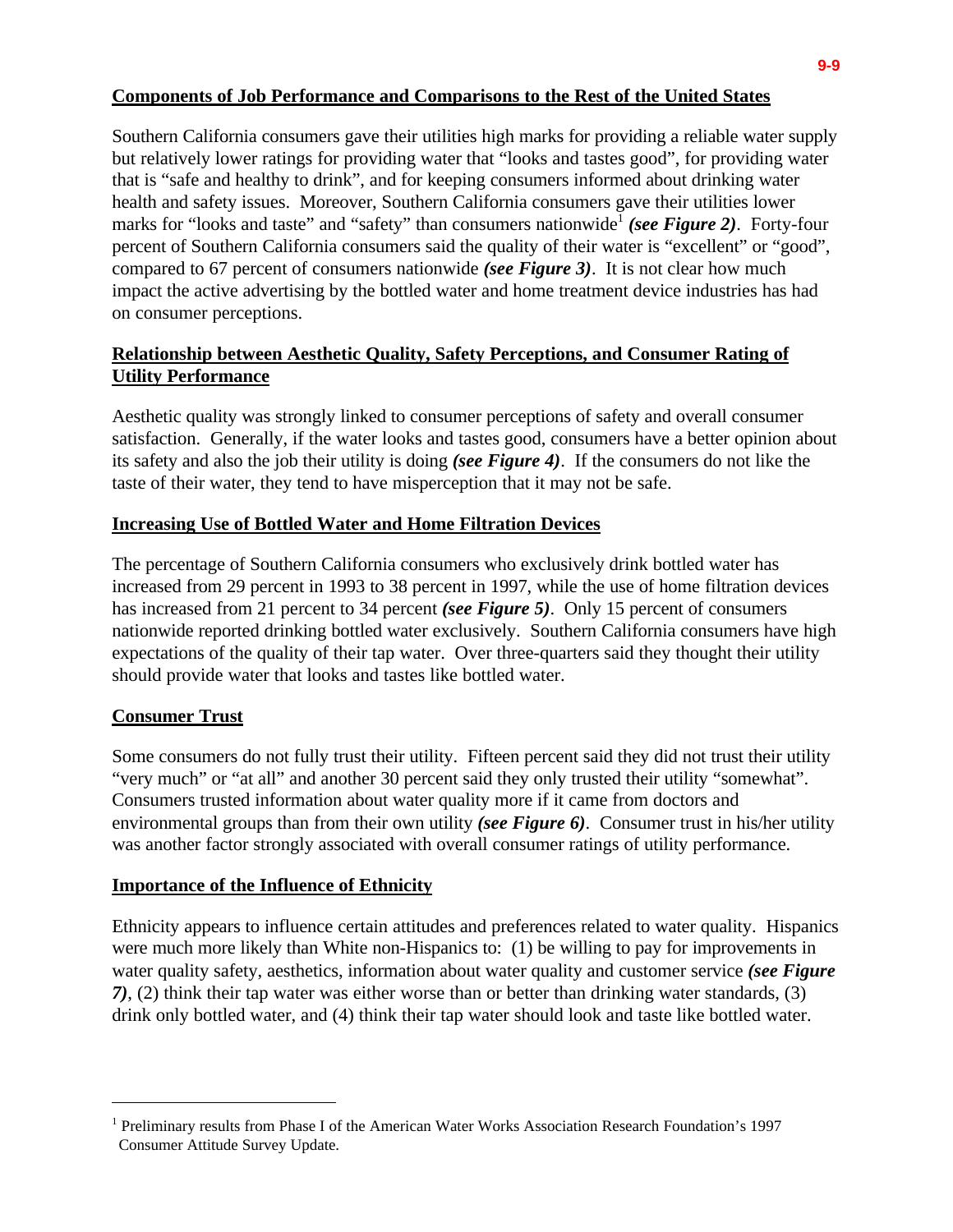Focus groups held before and after the survey provided anecdotal support for many of the survey findings. Some of the focus groups were held within specific ethnic communities (Hispanic and African-American) to explore further possible differences in attitudes which might be related to ethnicity. Demographic projections for Metropolitan's service area show that the mix is rapidly changing. By the year 2020, approximately 50 percent of the consumers Metropolitan serves will be Hispanic and only 35 percent will be White non-Hispanic *(see Figure 8)*.

#### **Building on the Survey's Findings**

Understanding consumer expectations and perceptions can be a useful tool in ensuring consumer satisfaction and in strategic planning. As a first step, Metropolitan and a group of member agencies/subagencies are developing a pilot water quality communications program targeting Hispanic consumers.

MGT/mi

**Attachment 9-9A**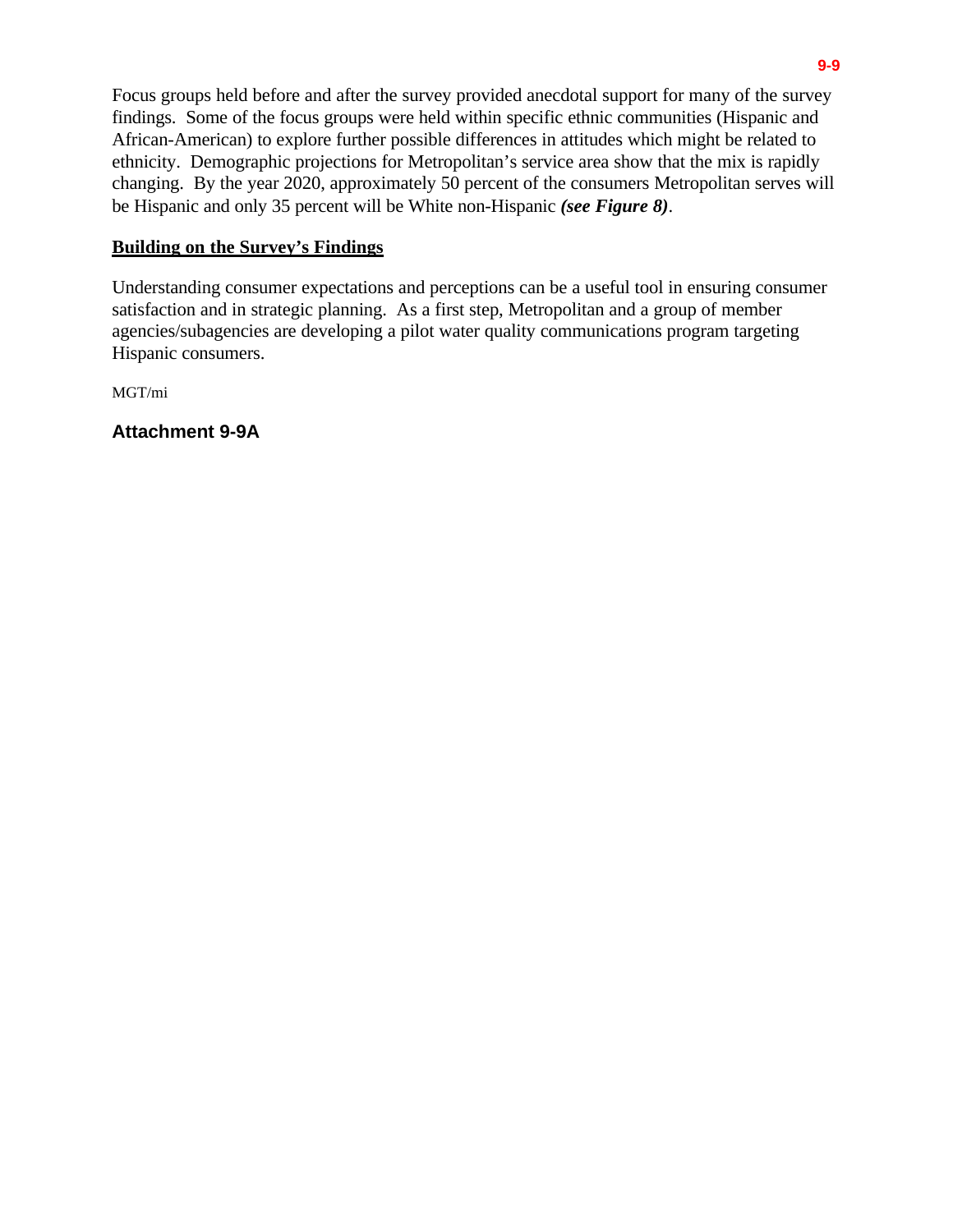**Figure 1**

## Figure 1 Consumer Ratings of Overall U tility Performance

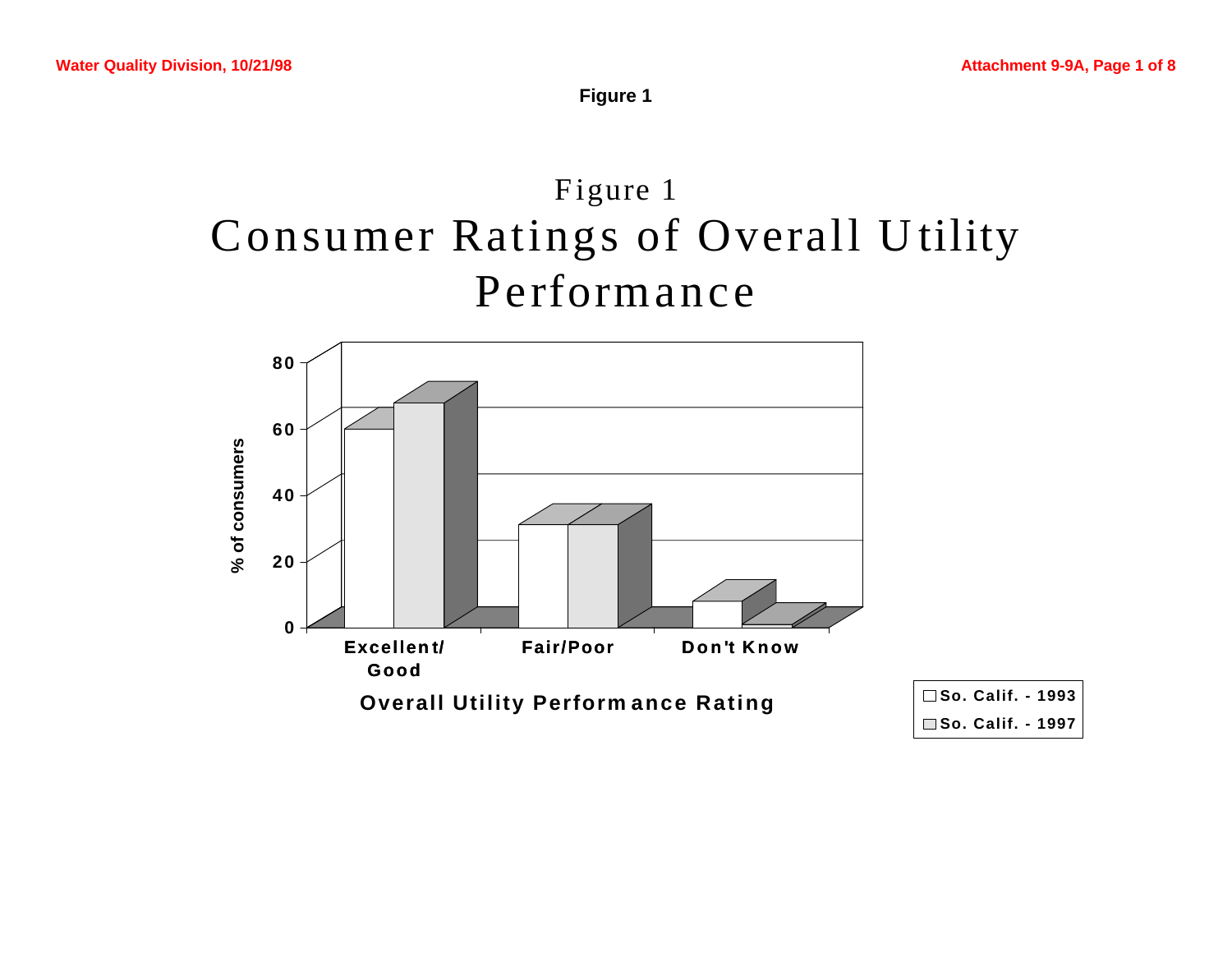**Figure 2**

### Figure 2 Consumer Ratings of Job Components

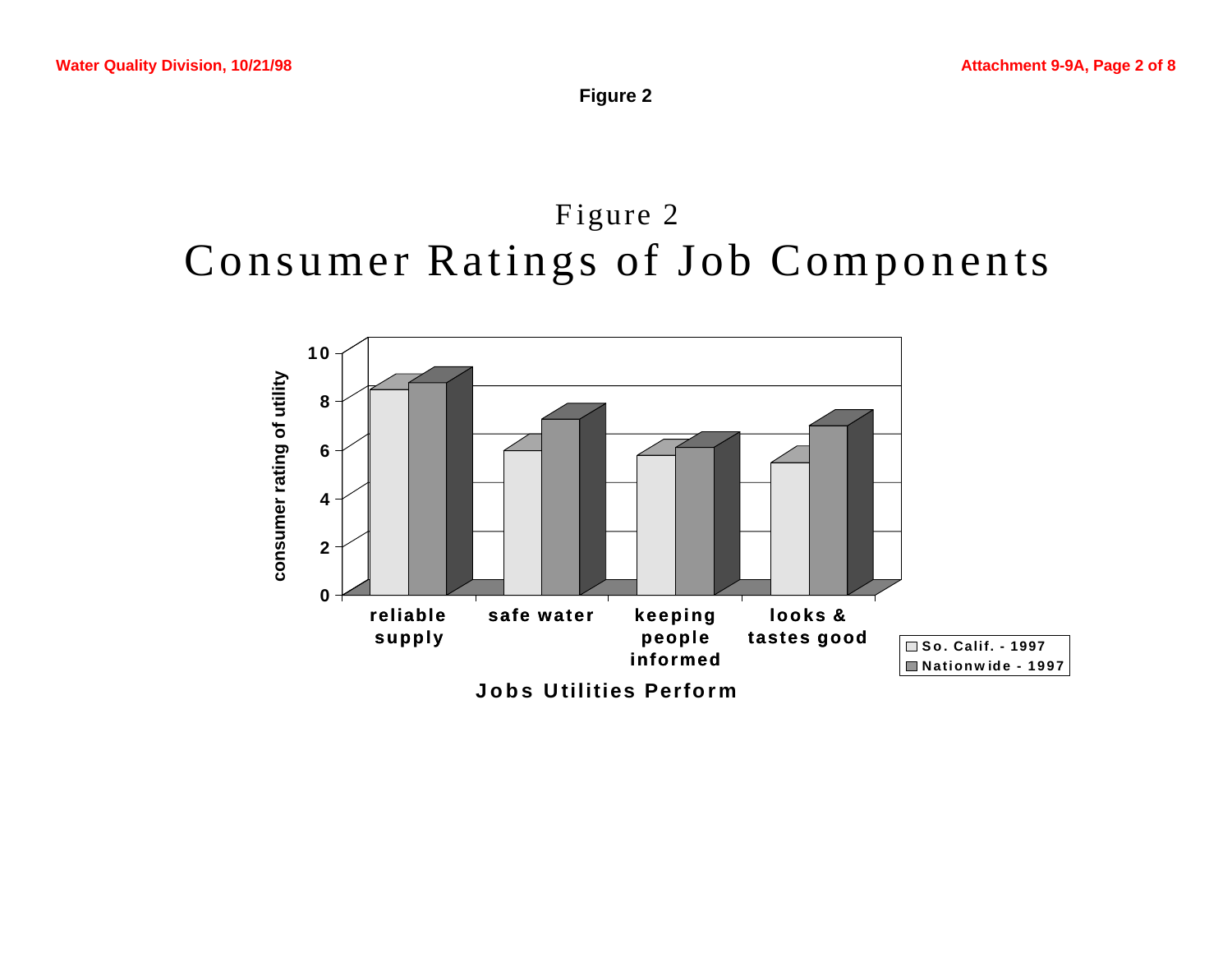**Figure 3**

## Figure 3 Water Quality Ratings

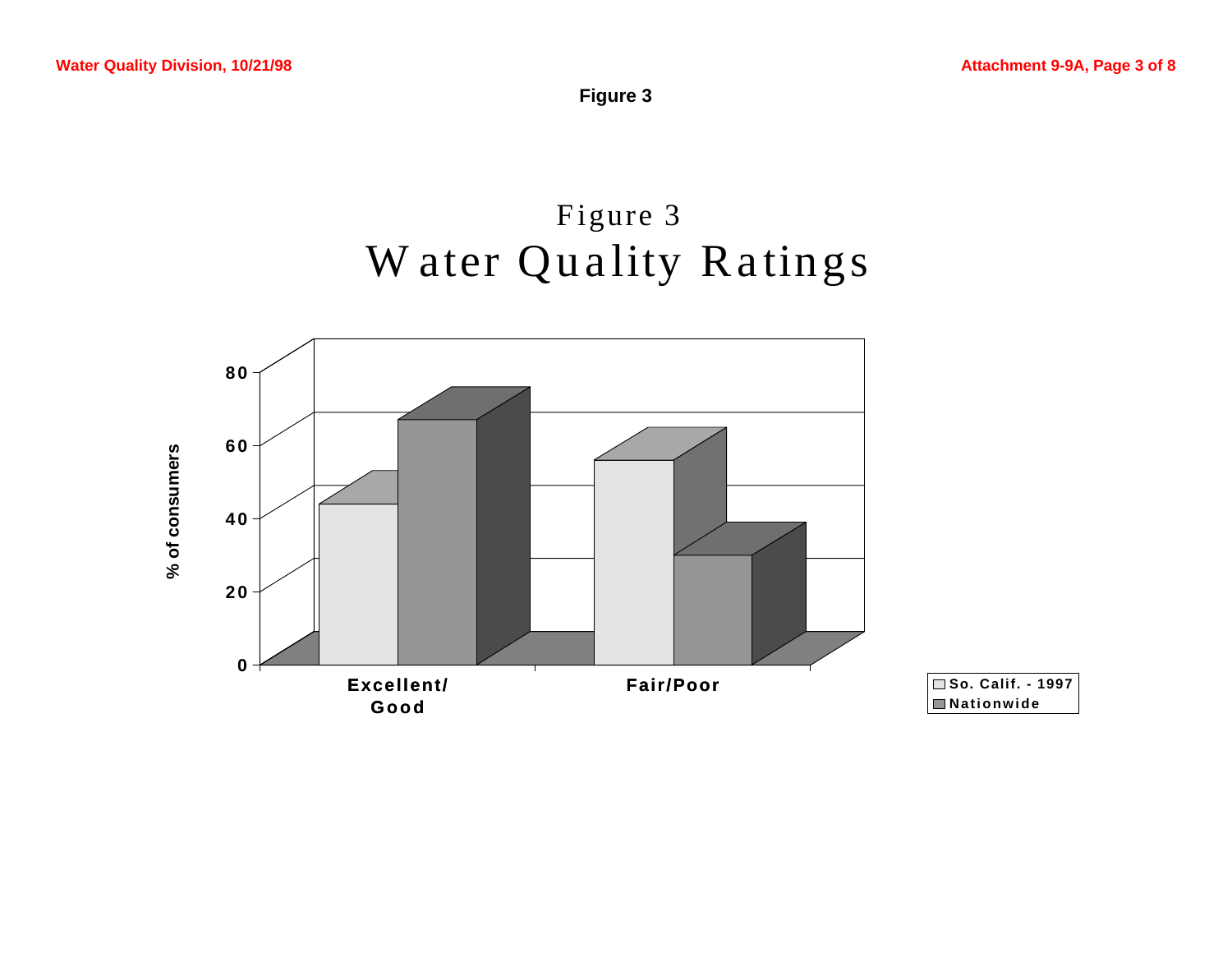

# Figure 4 Problem s with Taste vs Consumer Ra tings of U tility Performance

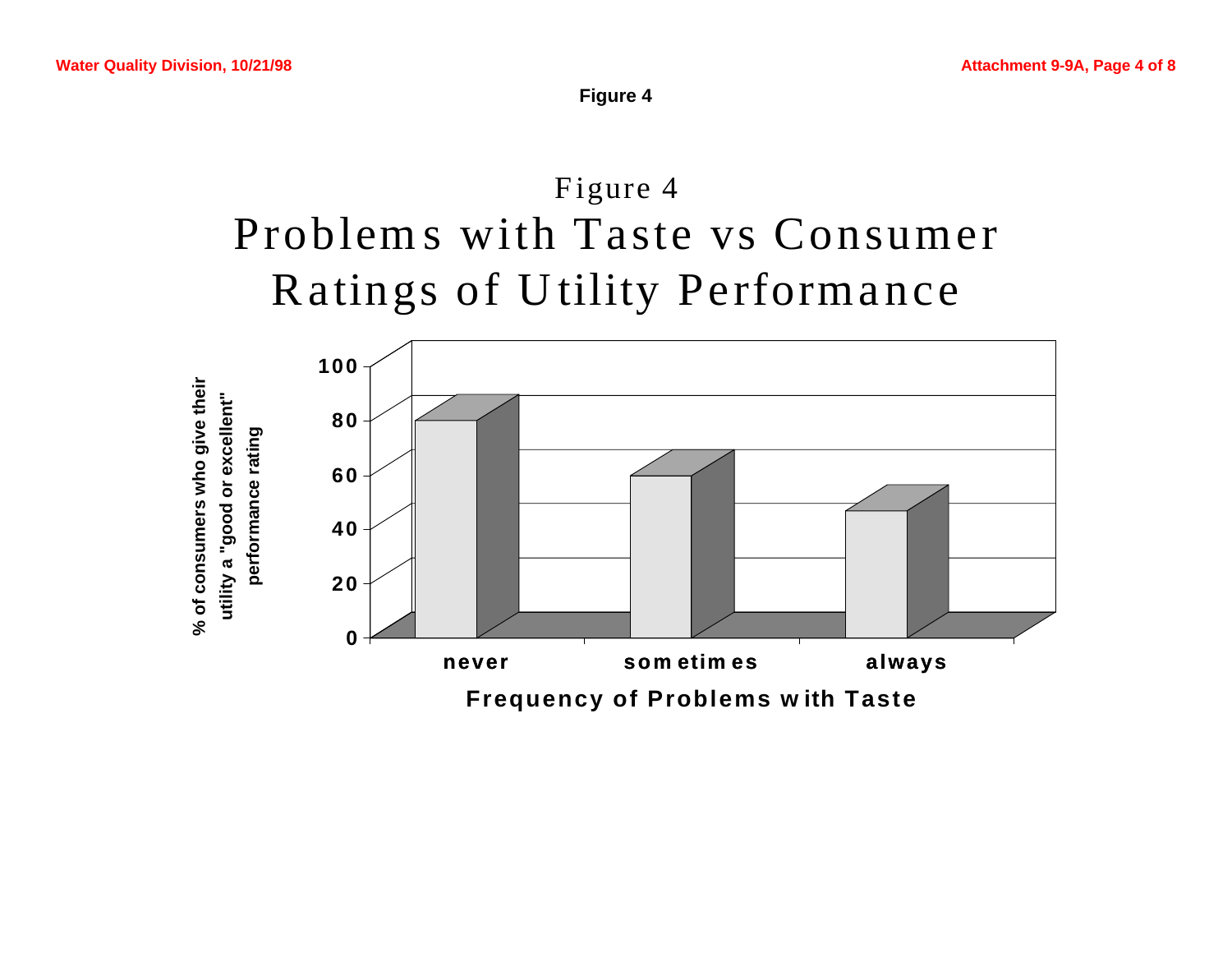**Figure 5**

### Figure 5 Bottled Water and Home Filter Usage

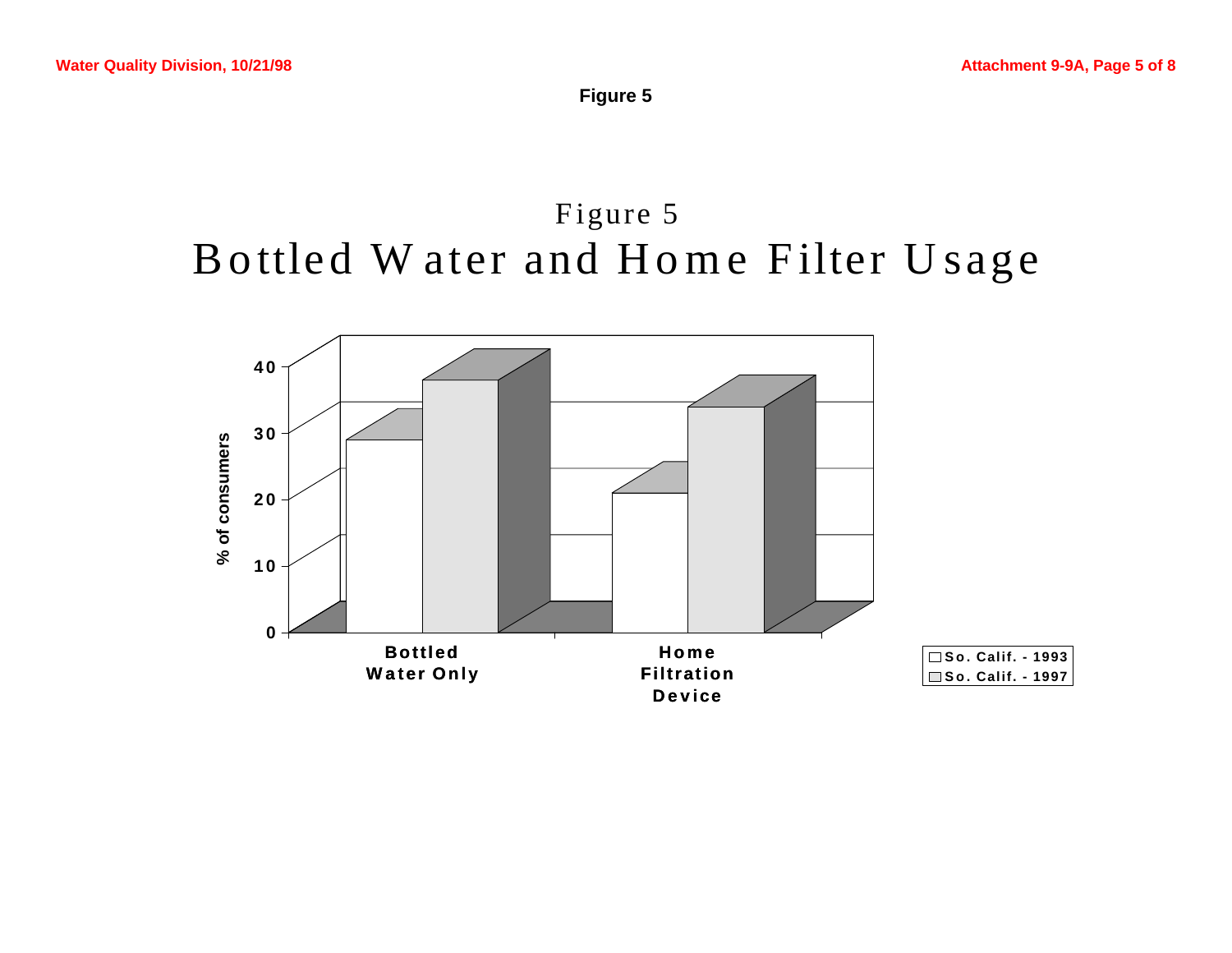**Figure 6**

## Figure 6 Degree of Trust in Information Sources

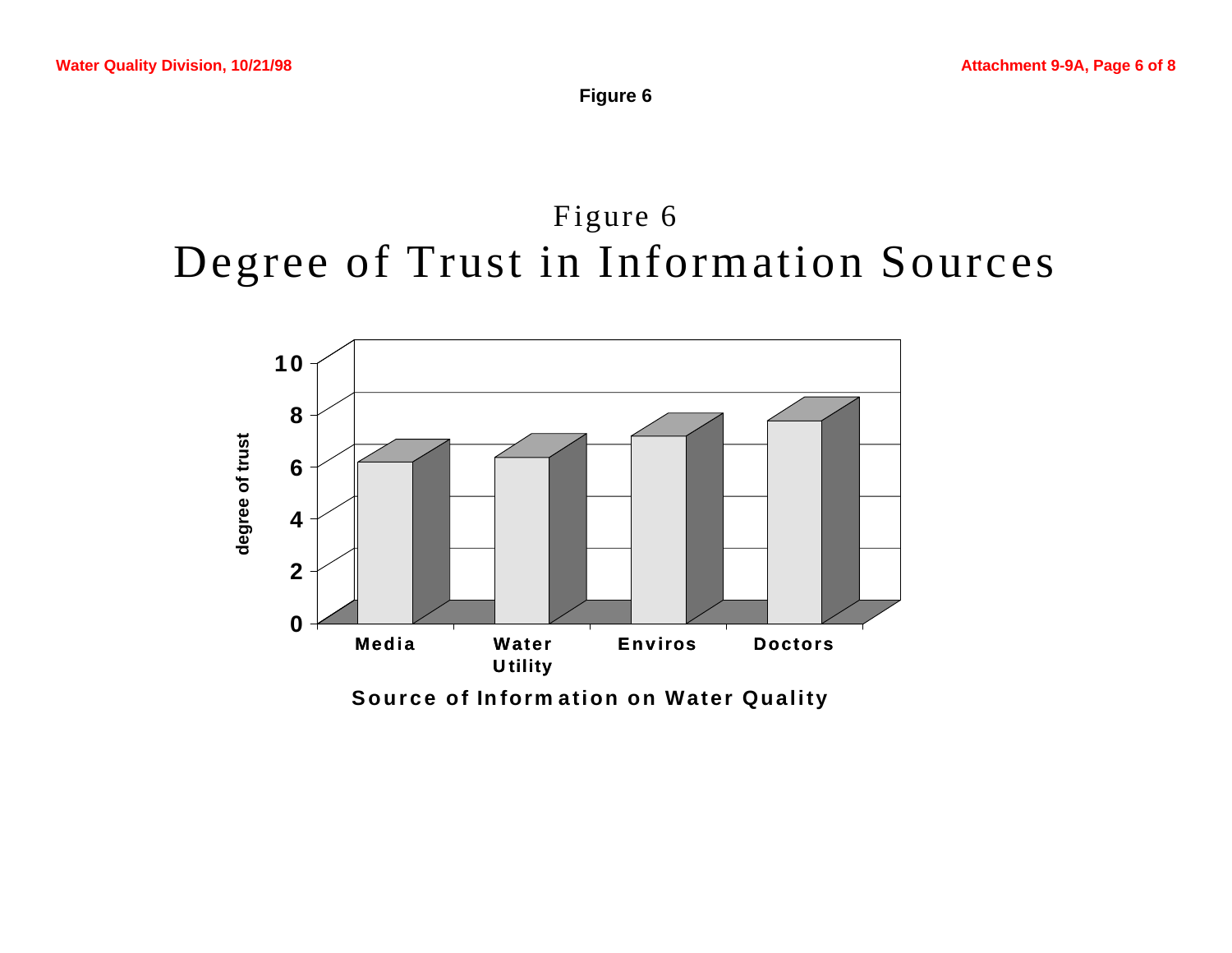**Figure 7**

## Figure 7 Willingness to Pay for Improvements